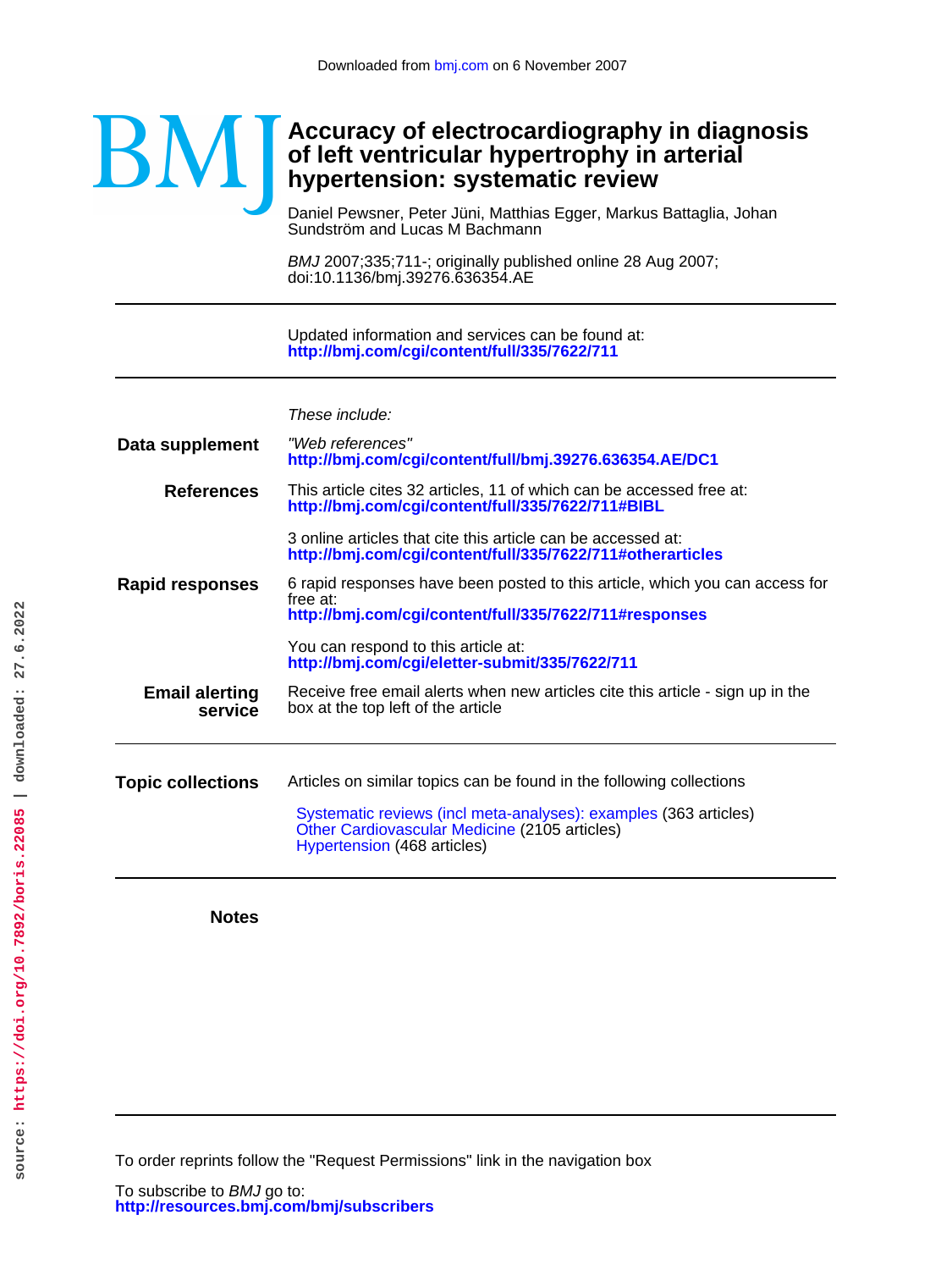- 6 Pediatric Eye Disease Investigator Group. Treatment of anisometropic amblyopia in children with refractive correction. Ophthalmology 2006;113:895-903.
- Moseley MJ, Neufield M, McCarry B, Charnock A, McNamara R, Rice T. Remediation of refractive amblyopia by optical correction alone. Ophthalmic Physiol Opt 2002;22:296-9.
- 8 Stewart CE, Moseley MJ, Stephens DA, Fielder AR, on behalf of the MOTAS cooperative. Refractive adaptation in amblyopia: quantification of effect and implications for practice. Br J Ophthalmol 2004;88:1552-6.
- 9 Stewart CE, Moseley MJ, Fielder AR. Defining and measuring treatment outcome for unilateral amblyopia Br J Ophthalmol 2003;87:1229-31.
- 10 Fielder AR, Irwin M, Auld R, Cocker KD, Jones HS, Moseley MJ. Compliance monitoring in amblyopia therapy: objective monitoring of occlusion. Br J Ophthalmol 1995;79:585-9.
- 11 Stewart CE, Fielder AR, Stephens DA, Moseley MJ. Design of the monitored occlusion treatment of amblyopia study (MOTAS). Br J Ophthalmol 2002;86:915-9.
- 12 Stewart CE, Stephens DA, Fielder AR, Moseley MJ, MOT AS Cooperative. Modelling dose-response in amblyopia: toward a child-specific treatment plan. Invest Ophthalmol Vis Sci 2007;48:2589-94.
- 13 Hrisos S, Clarke MP, Wright CM. The emotional impact of amblyopia treatment in preschool children. Ophthalmology 2004;111:1550-6.
- 14 Searle A, Norman P, Harrad R, Vedhara K. Psychosocial and clinical determinants of compliance with occlusion therapy for amblyopic children. Eye 2002;16:150-5.
- 15 Kushner BJ. Patching regimens for amblyopia. Ophthalmology 2004;112:736.
- 16 Newsham D. A randomised controlled trial of written information: the effect on parental non-compliance with occlusion therapy. Br J Ophthalmol 1997;86:787-91.
- 17 Massie H. Fixing eye for occlusion: survey of 1,000 cases of patients receiving occlusion of the fixing eye. Trans Ophthalmol Soc Aust 1965;24:39-46.
- 18 Hiscox FN, Strong N, Thompson JR, Minshull C, Woodruff G. Occlusion for amblyopia: a comprehensive survey of outcome. Eye 1992;6:300-4.
- 19 Lea HSJ, Rubenstein JLMP. The sensitive period for anisometropic amblyopia. Eye 1989;3:783-90.
- 20 Kutschke PJ, Scott WE, Keech RV. Anisometropic amblyopia. Ophthalmology 1991;98:259-63.
- 21 Cobb CJ, Russell K, Cox A, MacEwan CJ. Factors influencing visual outcome in anisometropic amblyopes. Br J Ophthalmol 2002;86:1278-81.
- 22 Flynn IT, Woodruff G, Thompson IR, Hiscox F, Fever W, Shiftman I, The therapy of amblyopia: an analysis comparing the results of amblyopia therapy utilizing two pooled sets. Trans Am Ophthalmol Soc 1999;97:373-90.
- 23 Fulton AB, Mayer DL. Esotropic children with amblyopia: effects of patching on acuity. Graefes Arch Clin Exp Ophthalmol 1988;226:309-12.

Accepted: 16 July 2007

# Accuracy of electrocardiography in diagnosis of left ventricular hypertrophy in arterial hypertension: systematic review

Daniel Pewsner,<sup>1</sup> Peter Jüni,<sup>2</sup> Matthias Egger,<sup>3</sup> Markus Battaglia,<sup>1</sup> Johan Sundström,<sup>4</sup> Lucas M Bachmann<sup>5</sup>

#### EDITORIAL by Nielsen and Sajadieh

<sup>1</sup>Institute of Social and Preventive Medicine (ISPM), University of Bern, Finkenhubelweg 11, CH-3012 Berne, Switzerland; and Medix General Practice Network, Bern, Switzerland

<sup>2</sup>Institute of Social and Preventive Medicine (ISPM), University of Bern

<sup>3</sup>Institute of Social and Preventive Medicine (ISPM), University of Bern; and Department of Social Medicine, University of Bristol, Bristol

4 Department of Medical Sciences, Uppsala University Hospital, Uppsala, Sweden

<sup>5</sup>Horten Centre, University of Zurich, Zurich, Switzerland

Correspondence to: M Egger egger@ispm.unibe.ch

#### BMJ 2007;335:711-4

doi:10.1136/bmj.39276.636354.AE

This article is an abridged version of a paper that was published on bmj.com on 28 August 2007. Cite this version as: BMJ 28 August 2007, doi: 10.1136/ bmj.39276.636354.AE (abridged text, in print: BMJ 2007;335: 711-4)

#### BMJ | 6 OCTOBER 2007 | VOLUME 335 711

#### ABSTRACT

Objective To review the accuracy of electrocardiography in screening for left ventricular hypertrophy in patients with hypertension.

Design Systematic review of studies of test accuracy of six electrocardiographic indexes: the Sokolow-Lyon index, Cornell voltage index, Cornell product index, Gubner index, and Romhilt-Estes scores with thresholds for a positive test of ≥4 points or ≥5 points.

Data sources Electronic databases ((Pre-)Medline, Embase), reference lists of relevant studies and previous reviews, and experts.

Study selection Two reviewers scrutinised abstracts and examined potentially eligible studies. Studies comparing the electrocardiographic index with echocardiography in hypertensive patients and reporting sufficient data were included.

Data extraction Data on study populations,

echocardiographic criteria, and methodological quality of studies were extracted.

Data synthesis Negative likelihood ratios, which indicate to what extent the posterior odds of left ventricular hypertrophy is reduced by a negative test, were calculated.

Results 21 studies and data on 5608 patients were analysed. The median prevalence of left ventricular hypertrophy was 33% (interquartile range 23-41%) in primary care settings (10 studies) and 65% (37-81%) in secondary care settings (11 studies). The median negative likelihood ratio was similar across

electrocardiographic indexes, ranging from 0.85 (range 0.34-1.03) for the Romhilt-Estes score (with threshold ≥4 points) to 0.91 (0.70-1.01) for the Gubner index. Using the Romhilt-Estes score in primary care, a negative electrocardiogram result would reduce the typical pre-test probability from 33% to 31%. In secondary care the typical pre-test probability of 65% would be reduced to 63%.

Conclusion Electrocardiographic criteria should not be used to rule out left ventricular hypertrophy in patients with hypertension.

### INTRODUCTION

Left ventricular hypertrophy is an important risk factor in patients with hypertension, leading to a fivefold to 10-fold increase in cardiovascular risk.<sup>1-5</sup> Decisions about treatment should be based on assessments of hypertensive target organ damage and overall cardiovascular risk. The appropriate diagnostic work-up of suspected left ventricular hypertrophy in patients with hypertension is less clear, however. More than 30 electrocardiographic indexes for the diagnosis of left ventricular hypertrophy have been described. Many of the proposed indexes have remained anecdotal, but others are commonly used.<sup>6-10</sup> Debate about their comparative diagnostic value continues.11-13 We did a systematic review to clarify the accuracy of different electrocardiographic indexes.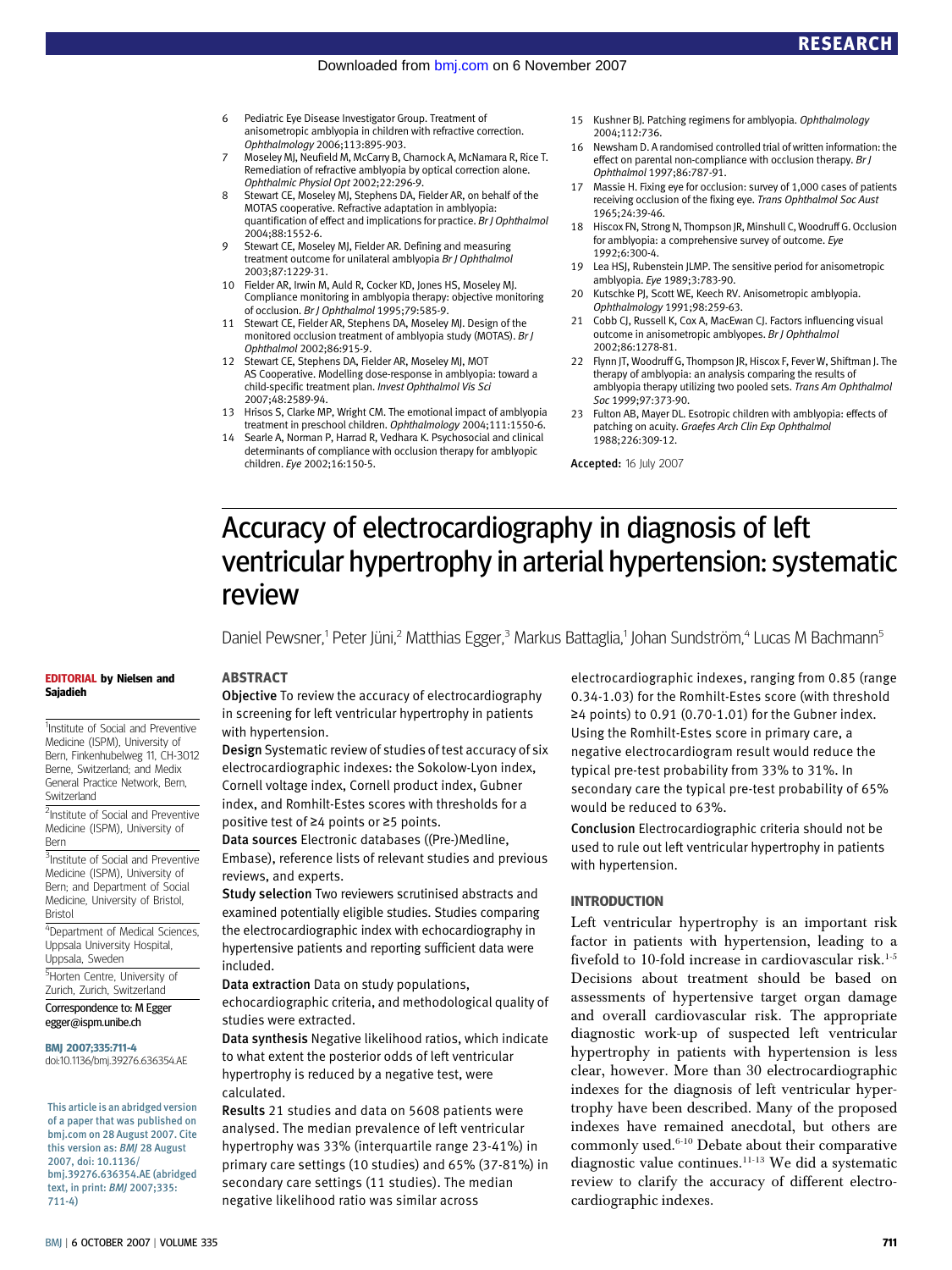| Electro-<br>cardiograhic                 |                                                             |                                  |                                                            | <b>METHODS</b>                                      |
|------------------------------------------|-------------------------------------------------------------|----------------------------------|------------------------------------------------------------|-----------------------------------------------------|
| index                                    | <b>Study</b>                                                |                                  | <b>Negative likelihood</b><br>ratio (95% CI)               | Identification of studies-<br>1966 to December 2005 |
| Sokolow-Lyon                             | Casiglia 1996 <sup>w13</sup>                                |                                  | 1.04 (0.94 to 1.14)                                        | December 2005 to identi                             |
|                                          | Chapman $2001w17$                                           |                                  | $0.88$ $(0.78$ to $0.98)$                                  |                                                     |
|                                          | Clementy 1982 <sup>w1</sup>                                 |                                  | $0.64$ (0.46 to 0.87)                                      | evaluated the accurac                               |
|                                          | Crow 1995 <sup>w12</sup><br>Domingos 1998 <sup>w15</sup>    |                                  | $0.95(0.90 \text{ to } 1.00)$<br>$0.60$ $(0.44$ to $0.83)$ | indexes for the diagnosi                            |
|                                          | Fragola 1993 <sup>w8</sup>                                  |                                  | $0.80$ (0.68 to 0.93)                                      | trophy and established th                           |
|                                          | Fragola 1994 <sup>w9</sup>                                  |                                  | $0.92$ $(0.77$ to $1.10)$                                  | ventricular hypertrophy                             |
|                                          | Kamide $1996^{\text{w14}}$                                  |                                  | $0.91$ (0.61 to 1.37)                                      | checked reference lists                             |
|                                          | Lee 1992 <sup>w7</sup>                                      |                                  | $1.00$ (0.88 to 1.12)                                      | contacted experts to com                            |
|                                          | McLenachan 1988 <sup>w2</sup>                               |                                  | $0.51$ $(0.39$ to $0.67)$                                  | Study selection-We incl                             |
|                                          | Otterstad 1991 <sup>w4</sup><br>Padial 1991 <sup>w5</sup>   |                                  | $0.78$ (0.64 to 0.96)                                      | patients with primary a                             |
|                                          | Salles 2005 <sup>w21</sup>                                  |                                  | 1.01 (0.80 to 1.28)<br>$0.94$ $(0.85$ to $1.04)$           | healthcare setting. Studies                         |
|                                          | Schillaci 1994 $w10$                                        |                                  | $0.90(0.84 \text{ to } 0.95)$                              |                                                     |
|                                          | Sundström 2001 $w18$                                        |                                  | $0.81$ $(0.69$ to $0.94)$                                  | hypertensive treatment,                             |
|                                          | Tomiyama 1994 <sup>w11</sup>                                |                                  | $1.13$ (0.70 to 1.81)                                      | treatment, and patients                             |
|                                          | Verdecchia 2000 <sup>w16</sup><br>Vijan 1991 <sup>w6</sup>  | ÷                                | $0.91$ $(0.86$ to $0.96)$                                  | withdrawn shortly before                            |
|                                          | Wong $2003^{\text{w19}}$                                    |                                  | $0.84$ $(0.74$ to $0.95)$<br>1.30 (1.00 to 1.68)           | independently assessed t                            |
|                                          |                                                             |                                  |                                                            | studies. We included all st                         |
|                                          | Cornell voltage Otterstad 1991 <sup>w4</sup>                |                                  | $0.98(0.94 \text{ to } 1.02)$                              | cardiographic criteria in                           |
|                                          | Tomiyama 1994 <sup>w11</sup>                                |                                  | $0.95(0.83 \text{ to } 1.09)$                              | echocardiography.                                   |
|                                          | Fragola 1994 <sup>w9</sup>                                  |                                  | $0.99$ (0.87 to 1.12)                                      | Data extraction-We e                                |
|                                          | Lee 1992 <sup>w7</sup><br>Padial 1991 <sup>w5</sup>         |                                  | $0.93(0.85 \text{ to } 1.01)$                              | including the number an                             |
|                                          | Fragola 1993 <sup>w8</sup>                                  |                                  | $0.92$ (0.76 to 1.10)<br>$0.80$ $(0.70$ to $0.91)$         | the healthcare setting, th                          |
|                                          | Chapman $2001w17$                                           |                                  | $0.86$ (0.78 to 0.95)                                      |                                                     |
|                                          | Schillaci 1994 $w10$                                        |                                  | $0.87$ $(0.83$ to $0.91)$                                  | graphically confirmed le                            |
|                                          | Verdecchia 2000 $^{\rm w16}$                                |                                  | $0.88$ $(0.82$ to $0.94)$                                  | the electrocardiographic                            |
|                                          | Crow $1995^{\text{w12}}$                                    | ÷                                | $0.92$ (0.86 to 0.98)                                      | definition of the echocard                          |
|                                          | Martinez 2003 <sup>w20</sup><br>Sundström 2001 $^{\rm w18}$ |                                  | $0.83$ $(0.75$ to $0.93)$<br>$0.94$ (0.85 to 1.06)         | Assessment of study qualit                          |
|                                          | Wong $2003^{\text{w19}}$                                    |                                  | $0.92$ (0.81 to 1.03)                                      | ological quality of papers                          |
|                                          | Salles $2005^{\text{w21}}$                                  |                                  | $0.85$ (0.78 to 0.94)                                      | of patient selection and d                          |
|                                          | Domingos 1998 $w15$                                         |                                  | $0.88$ $(0.76$ to $1.02)$                                  | of descriptions of in-                              |
|                                          | Calaca 1990 <sup>w3</sup>                                   |                                  | $0.63$ $(0.46 \text{ to } 0.88)$                           | completeness of blinding                            |
| Cornell product Crow 1995 <sup>w12</sup> |                                                             |                                  |                                                            | cation bias. <sup>14-16</sup> We ranked             |
|                                          | Sundström 2001 $w18$                                        |                                  | $0.92$ $(0.87$ to $0.98)$<br>$0.87$ (0.75 to 1.01)         | basis of the following cri                          |
|                                          | Wong $2003^{w6}$                                            |                                  | $0.92$ (0.81 to 1.03)                                      | prospective data colle                              |
|                                          | Salles 2005 <sup>w21</sup>                                  |                                  | $0.80$ $(0.72$ to $0.89)$                                  |                                                     |
|                                          |                                                             |                                  |                                                            | consecutive patients and                            |
| Gubner                                   | Clementy 1982 <sup>w1</sup><br>Fragola 1993 <sup>w8</sup>   |                                  | $1.01$ (0.90 to 1.15)                                      | provision of details on ech                         |
|                                          | Lee 1992 <sup>w7</sup>                                      |                                  | $0.95(0.88 \text{ to } 1.02)$<br>$0.99$ (0.93 to 1.06)     | Statistical analysis-We                             |
|                                          | McLenachan 1988 <sup>w2</sup>                               |                                  | 0.70 (0.55 to 0.88)                                        | ficities, and likelihood r                          |
|                                          | Schillaci 1994 $w10$                                        |                                  | $0.90$ $(0.86$ to $0.94)$                                  | intervals. As the electro                           |
|                                          | Verdecchia 2000 $^{\rm w16}$                                |                                  | 0.91 (0.87 to 0.95)                                        | used to rule out the diagn                          |
|                                          | Domingos 1998 $w15$                                         |                                  | $0.90(0.54 \text{ to } 1.49)$                              | trophy, we were part                                |
| <b>Romhilt-Estes</b>                     | Clementy 1982 <sup>w1</sup>                                 |                                  | $0.34$ (0.18 to 0.63)                                      | sensitivity and the like                            |
| (four points)                            | Fragola 1994 <sup>w9</sup>                                  |                                  | $1.03(0.90 \text{ to } 1.19)$                              | electrocardiogram result                            |
|                                          | McLenachan 1988 <sup>w2</sup>                               |                                  | $0.53$ (0.41 to 0.68)                                      | negative test indicates hov                         |
|                                          | Schillaci 1994 $w10$                                        |                                  | $0.83$ (0.79 to 0.87)                                      | result among people with                            |
|                                          | Tomiyama 1994 <sup>w11</sup>                                |                                  | $0.96$ $(0.84$ to $1.11)$                                  |                                                     |
|                                          | Vijan 1991 $^{w6}$<br>Crow $1995^{\text{w12}}$              |                                  | $0.83$ $(0.70$ to $0.97)$                                  | compared with those                                 |
|                                          | Casiglia $1996^{\text{w13}}$                                |                                  | $0.86$ (0.80 to 0.93)<br>$0.99$ $(0.89$ to $1.09)$         | results by plotting sensiti                         |
|                                          |                                                             |                                  |                                                            | receiver operating curve                            |
| <b>Romhilt-Estes</b>                     | Clementy 1982 <sup>w1</sup>                                 |                                  | $0.61$ $(0.43$ to $0.87)$                                  | medians, ranges, and inte                           |
| (five points)                            | Fragola 1993 <sup>w8</sup>                                  |                                  | $0.86$ (0.78 to 0.94)                                      |                                                     |
|                                          | Fragola 1994 <sup>w9</sup>                                  |                                  | $0.97$ (0.90 to 1.06)                                      | <b>RESULTS</b>                                      |
|                                          | Lee 1992 <sup>w7</sup><br>Schillaci 1994 $w10$              |                                  | $0.96$ (0.90 to 1.03)<br>$0.86$ $(0.82$ to $0.90)$         | Our search identified 17                            |
|                                          | Verdecchia 2000 $^{\rm w16}$                                |                                  | $0.95(0.92 \text{ to } 0.99)$                              | 142 as potentially eligibl                          |
|                                          | Kamide 1996 <sup>w14</sup>                                  |                                  | $1.19(0.84 \text{ to } 1.68)$                              | full text articles we includ                        |
|                                          | Domingos 1998 <sup>w15</sup>                                |                                  | $0.88$ $(0.76$ to $1.02)$                                  |                                                     |
|                                          |                                                             | 0.75<br>0.25<br>0.5<br>2<br>1    |                                                            | Study characteristics                               |
|                                          |                                                             | <b>Negative likelihood ratio</b> |                                                            | The 21 studies included a                           |

Fig 1 | Forest plots of negative likelihood ratio from test accuracy studies of six electrocardiographic indexes in diagnosis of left ventricular hypertrophy. Points represent estimates of likelihood ratio; lines represent 95% confidence intervals

We searched Medline from and Embase from 1980 to ify observational studies that y of electrocardiographic is of left ventricular hyperte presence or absence of left with echocardiography. We of relevant studies and plement electronic searches.

uded studies in asymptomatic rterial hypertension in any included patients taking antithose being evaluated for in whom treatment was e evaluation. Two reviewers the abstracts of all retrieved udies that assessed the electrohypertensive adults against

extracted data in duplicate, d characteristics of patients, the prevalence of echocardioeft ventricular hypertrophy, indexes evaluated, and the diography threshold.

 $ty$ —We assessed the method-. We examined the methods lata collection, completeness dex and reference tests, and the likelihood of verifid the quality of studies on the iteria: description of setting; ction, with enrolment of follow-up of all patients; and ocardiography and blinding.

calculated sensitivities, speciratios with their confidence intervals will mainly be uosis of left ventricular hyperticularly interested in the lihood ratio of a negative . The likelihood ratio of a w likely it is to find a negative left ventricular hypertrophy without.<sup>17</sup> We summarised ivities and specificities in the e space and by calculating erquartile ranges.

'61 citations. We considered le, and after scrutinising the  $\text{led } 21 \text{ studies.}^{\text{wl-w21}}$ 

The 21 studies included a total of 5608 (range 30-947) patients. Ten studies were done in primary care and 11 in secondary care. The median prevalence of left ventricular hypertrophy was 33% (interquartile range 23-41%) in primary care settings and 65% (37-81%) in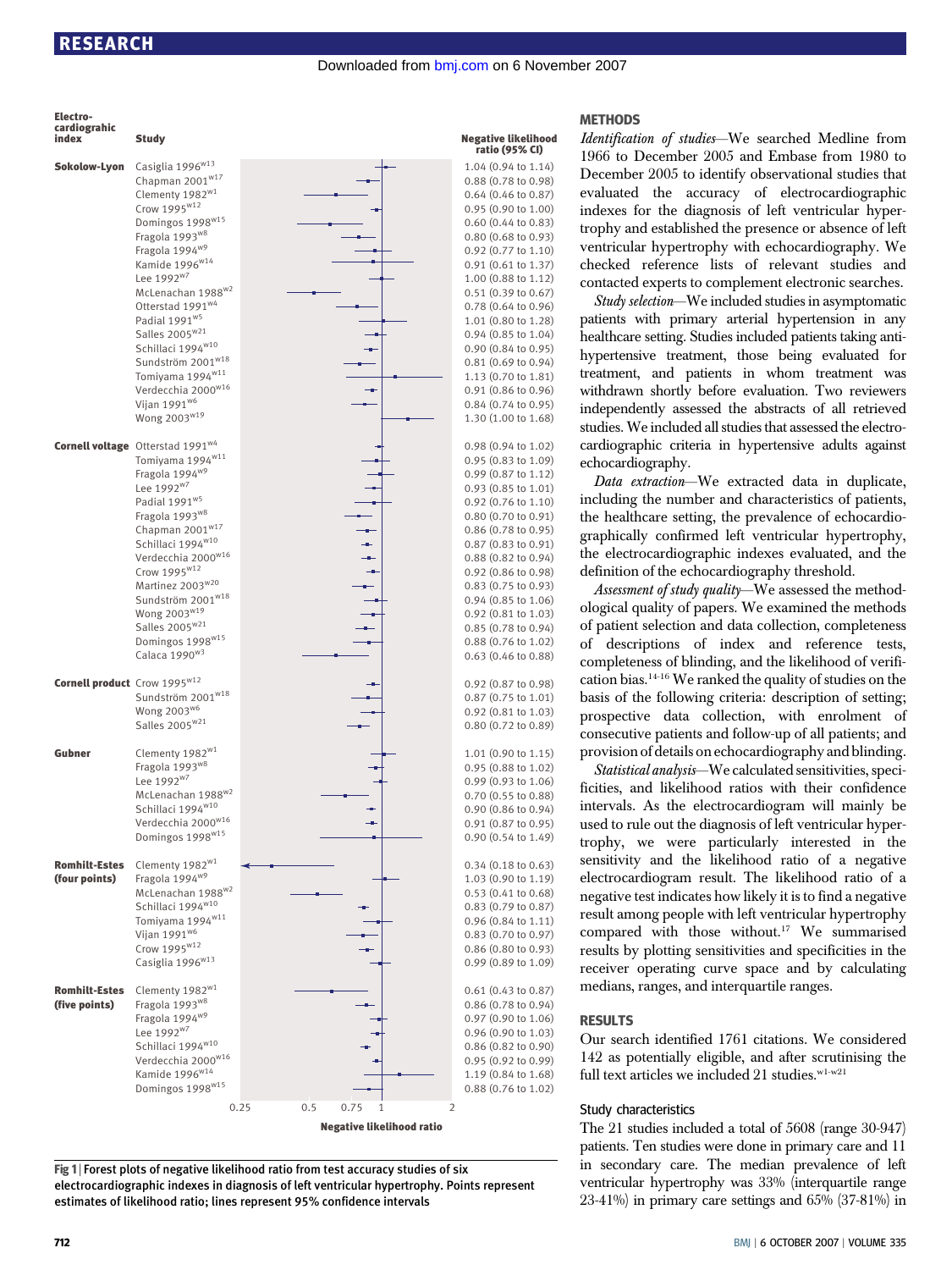

Fig 2 <sup>|</sup> Forest plots of positive likelihood ratio from test accuracy studies of six electrocardiographic indexes in diagnosis of left ventricular hypertrophy. Points represent estimates of likelihood ratio; lines represent 95% confidence intervals

#### Electrocardiographic indexes

The 21 articles reported on 12 different electrocardiographic criteria. We analysed in detail the six most commonly used indexes, including the Sokolow-Lyon voltage index,<sup>6</sup> the Cornell voltage and Cornell product indexes,<sup>78</sup> the Gubner index, $9$  and the Romhilt-Estes score with thresholds for a positive test of  $\geq 4$  points or  $\geq 5$ points.10

#### Sensitivity, specificity, and likelihood ratios

For all indexes, most studies showed low sensitivity and high specificity (see bmj.com). The median sensitivity ranged from 10.5% (range 0-39%) for the Gubner index to 21% (4-52%) for the Sokolow-Lyon index. Median specificity ranged from 89% (53-100%) for the Sokolow-Lyon index to 99% (71-100%) for the Romhilt-Estes (five points) score.

Figures 1 and 2 show forest plots of the negative and positive likelihood ratios. The median negative likelihood ratio was similar across electrocardiographic indexes, ranging from 0.85 (range 0.34-1.03) for the Romhilt-Estes score (four points) to 0.91 (0.70-1.01) for the Gubner index.More variation existed in the positive likelihood ratio, which ranged from 1.90 (0.16-25.9) for the Sokolow-Lyon index to 5.90 (0.71-18.2) for the Romhilt-Estes score (four points). Using the median likelihood ratios from the Romhilt-Estes score (four points) in primary care, a negative electrocardiogram result would reduce the typical pre-test probability of 33% to 31%, whereas a positive electrocardiogram would increase it to 74%. In secondary care, the typical pre-test probability of 65% would be reduced to 63% or increased to 92%.

#### **DISCUSSION**

This systematic review of studies of the accuracy of diagnostic tests found that the accuracy of electrocardiographic indexes in the diagnosis of left ventricular hypertrophy is unsatisfactory. Irrespective of the index used, the electrocardiogram is a poor screening tool to exclude left ventricular hypertrophy in hypertensive patients. Of note, specificity was reasonably high in most studies, but because sensitivity was low the power to rule in left ventricular hypertrophy was also unsatisfactory.

## Strengths and limitations

We did a comprehensive literature search, selected studies according to pre-defined criteria, and appraised the methodological quality of studies. We excluded diagnostic case-control studies, which are known to overestimate accuracy, $1415$  as well as studies that did not index ventricular mass for body surface area. We also excluded studies that evaluated patients with concomitant left anterior fascicular block and left bundle